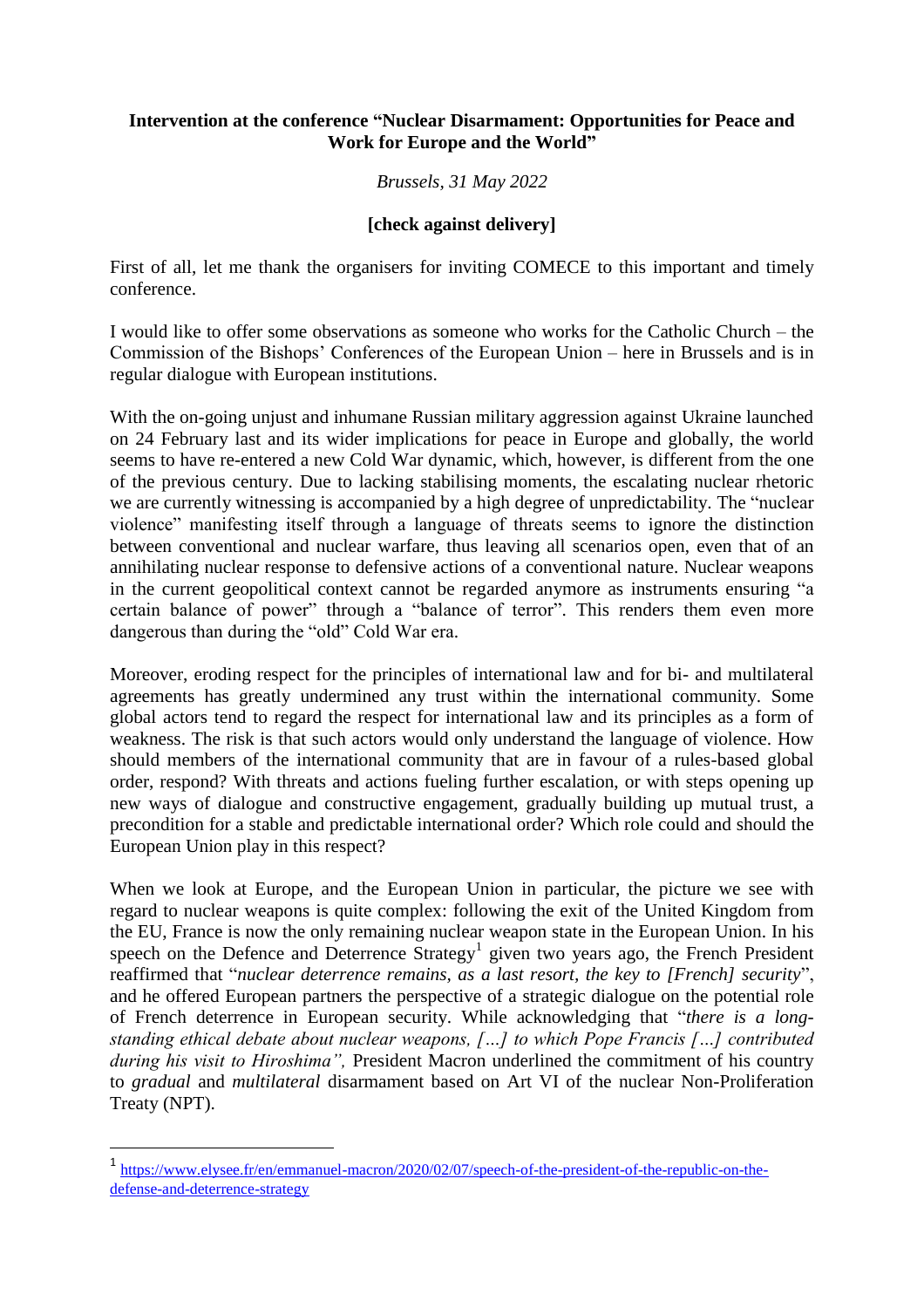On the other side of the spectrum, there are European countries, such as Austria and Ireland, that have been important driving forces behind the so-called "*humanitarian pledge*", that was instrumental in mobilising global efforts leading to the adoption of the Treaty on the Prohibition of Nuclear Weapons (TPNW) which entered into force and has become part of the international legal framework on disarmament last year. Austria, Ireland and Malta are so far the only three Member States of the European Union that have signed and ratified the TPNW, whereas two more EU Member States<sup>2</sup> have voted in favour of this Treaty but have not yet become states parties. On a side note, I may also add that the Holy See was among the first to sign and ratify the TPNW and it has shown leadership in promoting the universalisation of this Treaty as a vital part of the global nuclear disarmament architecture, in complementarity with other important Treaties, notably the NPT and the Comprehensive Nuclear Test Ban Treaty (CTBT)<sup>3</sup>. To complete this European mosaic, it should be noted that 21 EU Member States are also NATO allies and as such covered by "extended nuclear deterrence", while four<sup>4</sup> of them are directly hosting US nuclear weapons on their territory.

Those familiar with European politics know that such a colourful picture is not rare in the European context. It is in the European Union's DNA to be in constant search for unity in diversity, balancing diverging economic interests, geographical perspectives and historical experiences in view of the common good. In principle, questions of security and defence are mainly national prerogatives to be addressed primarily by EU Member States, but European institutions can provide an important space for coordinating common positions and approaches.

In this respect, a common EU Strategy against Proliferation of Weapons of Mass Destruction<sup>5</sup> was adopted in 2003, declaring also EU's engagement for the universalisation of the global non-proliferation and disarmament architecture. Together with subsequent Council conclusions<sup>6</sup> it provides the basis for financial assistance, political declarations and diplomatic action of the European Union in global fora. Despite an annual progress report, this EU Strategy would today, however, require a review and an upgrade, in order to reflect the recent geopolitical developments as well as technological advances and evolutions in the international legal order.

As an illustration of certain shortcomings in EU's current approach to nuclear nonproliferation and disarmament I may refer to the recent conclusions of the Council of the European Union on the  $10^{th}$  NPT Review Conference<sup>7</sup>. While the Council mentions a number of commendable proposals for the way forward in nuclear non-proliferation and disarmament efforts, such as the entry into force of the CTBT, the start of negotiations on a Fissile Material Cut-off Treaty or the strategic risk reduction and the establishment of nuclear weapons free zones, the Council conclusions contain no reference to the Treaty on the Prohibition of Nuclear Weapons. Even though there may be different approaches among the Member States and for some it may be politically difficult to join the TPNW at this moment, it would be an

 $\overline{a}$ 

<https://www.nonproliferation.eu/hcoc/eu-documents/> .

 $2$  Cyprus and Sweden.

<sup>&</sup>lt;sup>3</sup> Cf. [https://holyseemission.org/contents//statements/5daf5f814a376.php](https://holyseemission.org/contents/statements/5daf5f814a376.php).

<sup>&</sup>lt;sup>4</sup> Belgium, Germany, Italy and the Netherlands.

<sup>5</sup> [https://eeas.europa.eu/sites/default/files/st\\_15708\\_2003\\_init\\_en.pdf](https://eeas.europa.eu/sites/default/files/st_15708_2003_init_en.pdf).

<sup>&</sup>lt;sup>6</sup> Notably the Council conclusions on new lines for action by the European Union in combating the proliferation of weapons of mass destruction and their delivery systems (2008), and others, cf.

<sup>7</sup> <https://data.consilium.europa.eu/doc/document/ST-13243-2021-INIT/en/pdf> .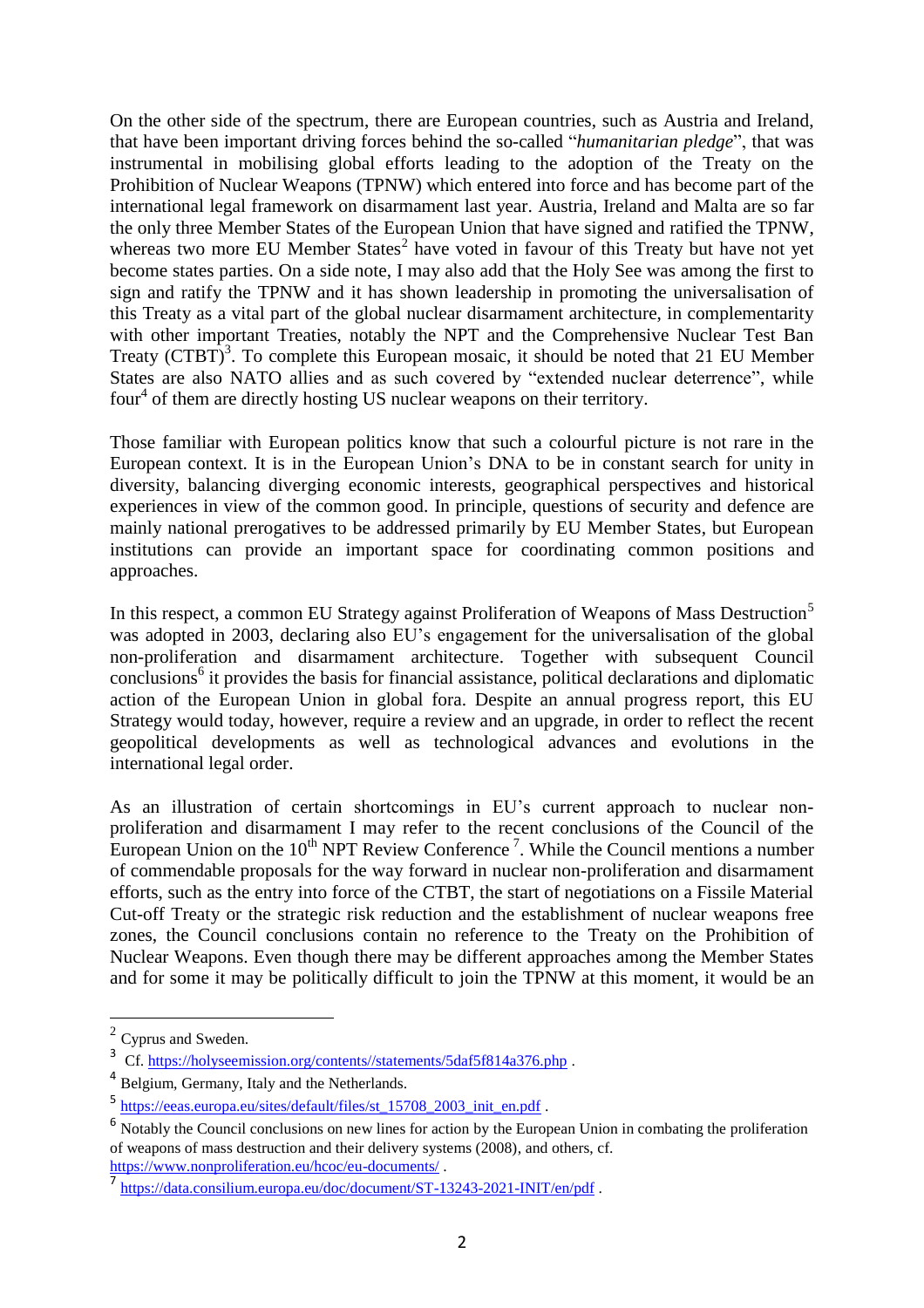important step forward and a courageous sign of leadership, if the EU as such would acknowledge the existence of the Treaty on the Prohibition of Nuclear Weapons, in its complementarity with the NPT and other important legal instruments of the global arms control architecture.

Nevertheless, the European Union can also demonstrate some significant achievements thanks to its strong commitment to multilateralism. A key element in EU's recent disarmament diplomacy efforts is certainly the coordination of negotiations leading to the Iran nuclear agreement (the so-called JCPOA $<sup>8</sup>$ ) which is now in need of new impulses to be fully and</sup> effectively implemented by all stakeholders so that it can fulfil hopes for being an instrument for greater regional stability and peace. Intensive negotiations seem to be entering into their final stage and the EU continues to play a crucial role in their coordination.

The European Union has also repeatedly expressed concerns over the erosion of arms control agreements between the United States and the Russian Federation, and in view of the security implications for Europe, the EU called for preserving, further strengthening and possibly extending the pertinent arms control and disarmament architecture<sup>9</sup>. The renewal of the new START Treaty was a welcome step in this respect<sup>10</sup>, however, the EU encouraged further progress in the strategic dialogue on additional reductions to nuclear arsenals as well as on confidence-building, transparency and verification procedures, with possible contributions from other nuclear weapon States<sup>11</sup>. Moreover, the European Parliament has recently called on the EU to play a constructive role in reinforcing the global arms control architecture<sup>12</sup>, including the initiation of international talks on a multilateral ballistic missile treaty<sup>13</sup>.

Indeed, in a fragile geopolitical environment marked by eroding trust in multilateral legal frameworks and practices, Europe's strength can be to use its own experience and a broad range of its policy tools to contribute to a renewal of multilateralism and a rules-based international order. This, however, is also very much linked to the question of the coherence and consistency of the international legal framework. In this respect, the EU may pose the question: *Is it coherent with international commitments to the Sustainable Development Agenda or the Paris Climate Agreement, to uphold concepts and weapons whose intentional or accidental detonation would have devastating humanitarian and ecological consequences? Is it not a stark contradiction of the international system to possess such weapons whose maintenance and modernisation diverts enormous amounts of funds from agendas promoting human development and ecology?* Article 26 of the UN Charter contains very clear indications in this regard: the maintenance of international peace and security shall be promoted "*with the least diversion for armaments of the world's human and economic resources"*. An appeal that in today's context of the recovery from the COVID-19 pandemic and its wide-ranging consequences becomes more urgent than ever.

 $\overline{a}$ 

<sup>&</sup>lt;sup>8</sup> Joint Comprehensive Plan of Action, [https://eeas.europa.eu/headquarters/headquarters](https://eeas.europa.eu/headquarters/headquarters-homepage/110588/jcpoa-negotiators-resume-talks-vienna-tuesday_en)homepage/110588/jcpoa-negotiators-resume-talks-vienna-tuesday en. 9

<https://data.consilium.europa.eu/doc/document/ST-13243-2021-INIT/en/pdf> .

<sup>10</sup> [https://www.consilium.europa.eu/en/press/press-releases/2021/02/03/new-start-extension-declaration-by-the](https://www.consilium.europa.eu/en/press/press-releases/2021/02/03/new-start-extension-declaration-by-the-high-representative-on-behalf-of-the-european-union/)[high-representative-on-behalf-of-the-european-union/](https://www.consilium.europa.eu/en/press/press-releases/2021/02/03/new-start-extension-declaration-by-the-high-representative-on-behalf-of-the-european-union/).

<sup>11</sup> <https://data.consilium.europa.eu/doc/document/ST-13243-2021-INIT/en/pdf> .

<sup>12</sup> [https://www.europarl.europa.eu/doceo/document/TA-9-2021-0504\\_EN.html](https://www.europarl.europa.eu/doceo/document/TA-9-2021-0504_EN.html) .<br>13 https://www.europarl.europa.eu/doceo/document/TA-9-2021-0504\_EN.html

<sup>13</sup> [https://www.europarl.europa.eu/doceo/document/TA-9-2020-0281\\_EN.html](https://www.europarl.europa.eu/doceo/document/TA-9-2020-0281_EN.html)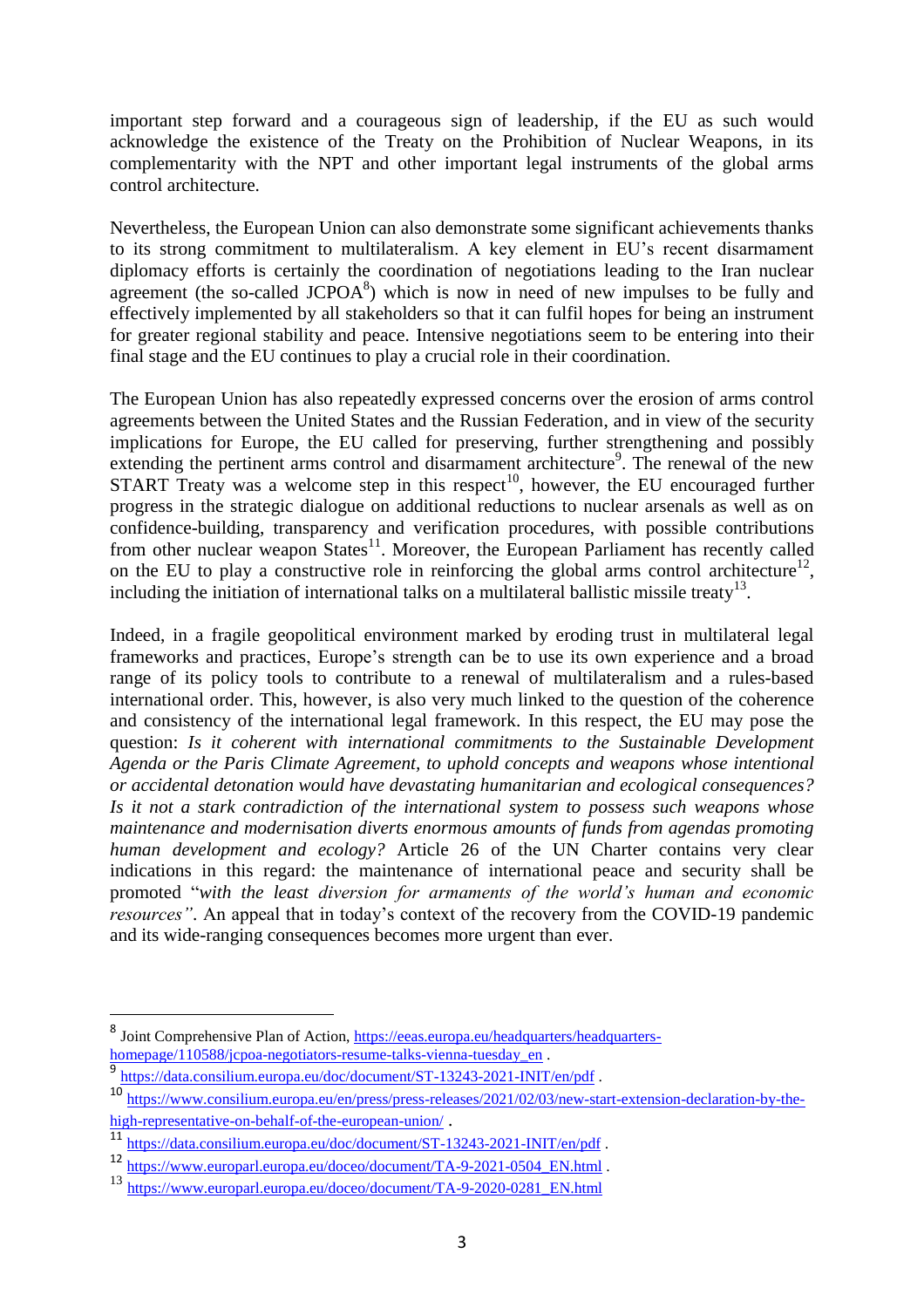Many say that nuclear non-proliferation and disarmament cannot and should not be separated from broader considerations on security and peace. The European Union has recently adopted a "Strategic Compass"<sup>14</sup> for its security and defence policy. This process aimed at providing a joint European strategic reflection on the major security *threats*, on the long-term strategic *goals* and on adequate *means* to address the threats in line with the goals. Several voices, including the Bishops of COMECE, have been advocating<sup>15</sup> in this regard that these strategic objectives should be oriented towards human security and sustainable peace. This would imply much more than protection of national or economic interests. It would imply a truly interconnected approach, effectively linking security and defence policies and actors with those of diplomacy, development cooperation, human rights, international trade, climate action, energy, migration and other relevant fields. While the Strategic Compass introduces a number of significant initiatives, such as a regular assessment of threats to European security, and it makes the case for a stronger European cooperation and for international partnerships, one may have the impression that it falls short of providing a comprehensive definition of peace. There are already some voices that encourage the EU to embed the Strategic Compass in a broader EU strategic document on the promotion of *peace*. It is widely accepted that security is essential for peace because it shall protect human dignity. However, peace is more than security, it is more than the absence of war and violence, since it requires coherent efforts aimed at promoting *integral human development*, *justice*, *human rights* and *the care of the environment*<sup>16</sup>. A useful tool that could form the basis of such an *integral EU Peace Strategy* could be an *EU Peace & Human Security Index* inspired by a pertinent initiative at the African Union  $17$ .

In the Strategic Compass, the EU commendably also pledges to "*uphold, support and further advance the disarmament, non-proliferation and arms control framework*". As outlined before, it would, however, be desirable if the EU and its Member States could step up their commitment in this regard and become an engine of multilateral non-proliferation and disarmament efforts, especially in view of the upcoming two important international Conferences on the TPNW and the NPT. In this context, the EU may ask the question: *Does the possession of nuclear weapons (and other mass destruction technologies) in today's world actually contribute to the goal of enhancing the security of persons, families and communities, or does it rather pose a threat by leading to further escalation? Are there not more adequate and more cost-efficient alternatives to address the actual threats to human security and to human development?*

In order to conclude, let me briefly refer to some possible actions that could be taken from a European perspective in order to renew processes of *de-escalation*, *stabilisation*, *dialogue* and *constructive cooperation* in view of re-building the necessary *trust* within the international community in support of nuclear non-proliferation and disarmament.

Internally, the institutions of the European Union need to provide spaces for a participatory dialogue in view of developing a *shared European strategic culture of peace*. This process should not only involve Member States but also other stakeholders, including academia, the private sector as well as civil society and religious actors. If the European Union and its

 $\overline{a}$ 

<sup>14</sup> [https://www.eeas.europa.eu/sites/default/files/documents/strategic\\_compass\\_en3\\_web.pdf](https://www.eeas.europa.eu/sites/default/files/documents/strategic_compass_en3_web.pdf) .

<sup>15</sup> [https://www.comece.eu/wp-content/uploads/sites/2/2022/01/pdf\\_20170619.pdf](https://www.comece.eu/wp-content/uploads/sites/2/2022/01/pdf_20170619.pdf) .

<sup>16</sup> Cf. COMECE, *Whose Security, Whose Defence? (2017),* [https://www.comece.eu/wp](https://www.comece.eu/wp-content/uploads/sites/2/2022/04/20170619-COMECE-Contribution-future-European-Defence.pdf)[content/uploads/sites/2/2022/04/20170619-COMECE-Contribution-future-European-Defence.pdf](https://www.comece.eu/wp-content/uploads/sites/2/2022/04/20170619-COMECE-Contribution-future-European-Defence.pdf) .

<sup>17</sup> <https://www.un.org/humansecurity/hsprogramme/ahsi/> .